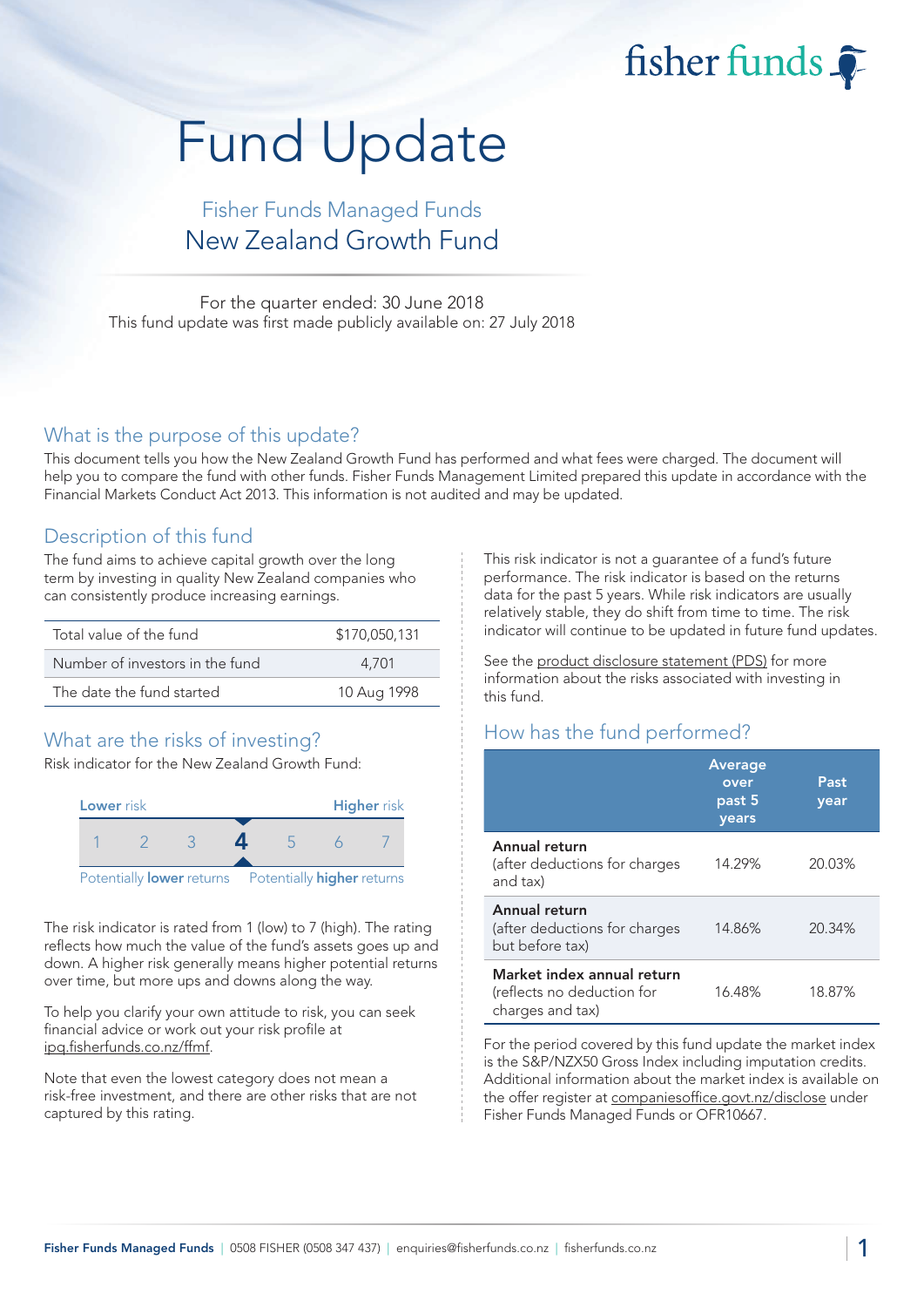

This shows the return after fund charges and tax for each of the last 10 years ending 31 March. The last bar shows the average annual return for the last 10 years, up to 30 June 2018.

Important: This does not tell you how the fund will perform in the future.

Returns in this update are after tax at the highest prescribed investor rate (PIR) of tax for an individual New Zealand resident. Your tax may be lower. The market index return reflects no deduction for charges and tax.

#### What fees are investors charged?

Investors in the New Zealand Growth Fund are charged fund charges that include GST. In the year to 31 March 2018 these were:

|                                                | % of net asset value |
|------------------------------------------------|----------------------|
| <b>Total fund charges</b>                      | 2.48%                |
| Which are made up of:                          |                      |
| Total management and<br>administration charges | 2.48%                |
| Including:                                     |                      |
| Manager's basic fee                            | 1.27%                |
| Other management and<br>administration charges | 0.19%                |
| Total performance-based fees <sup>1</sup>      | 1.02%                |

Small differences in fees and charges can have a big impact on your investment over the long term.

## Example of how this applies to an investor

Katie had \$10,000 in the fund at the start of the year and did not make any further contributions. At the end of the year, Katie received a return after fund charges were deducted of \$2,003 (that is 20.03% of her initial \$10,000). Katie did not pay other charges. This gives Katie a total return after tax of \$2,003 for the year.

## What does the fund invest in?

#### Actual investment mix

This shows the types of assets that the fund invests in.



#### Target investment mix

This shows the mix of assets that the fund generally intends to invest in.